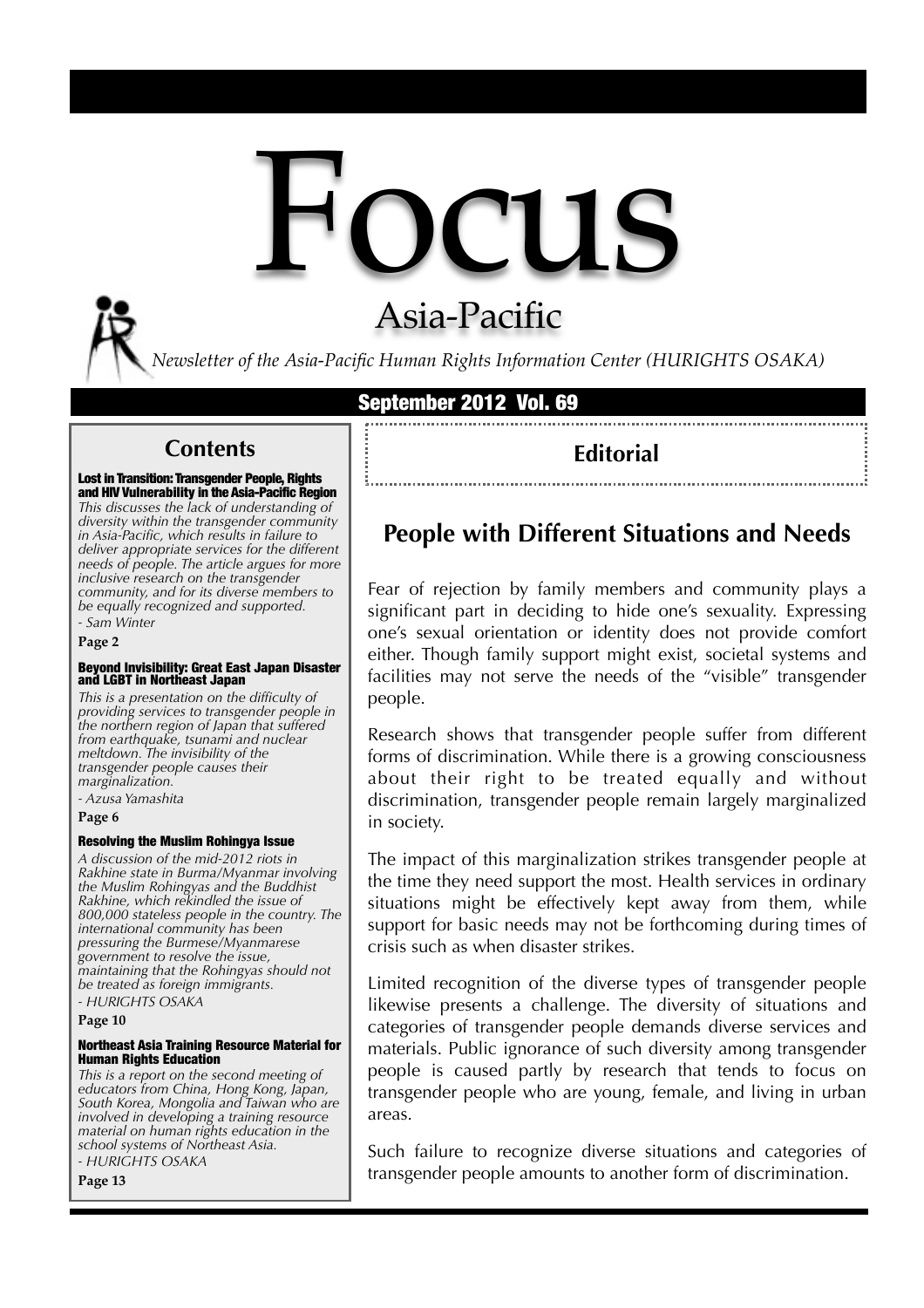# Lost in Transition: Transgender People, Rights and HIV Vulnerability in the Asia-Pacific Region

Sam Winter

he Asia-Pacific region is The Asia-Pacific region is<br>home to a large number of transgender (trans\*) people; individuals whose gender identity, and/or expression of their gender, differs from social norms related to their gender of birth.<sup>1</sup> Across the region it can be speculated that there are possibly 9-9.5 million trans\* people, though existing research is scattered and small-scale, and is largely limited to trans\* women.2 Asia-Pacific research, again scattered and small-scale, indicates alarming numbers of trans\* women who are Human Immuno-Deficiency Virus (HIV) positive, with prevalence rates as high as 49 percent. There appear to be no data at all on HIV rates among trans\* men, an emerging identity group. The number of trans\* people of either gender who have died of Acquired Immuno-Deficiency Syndrome (AIDS), or what proportion they represent of overall AIDS-related deaths, is unknown.

The regional HIV epidemic among trans\* people is strongly linked to stigma and prejudice.

Research on Asia-Pacific trans\* people, scattered and often smallscale, has tended to focus on young and urban communities of trans\* women, and has neglected the elderly and rural, as well as trans\* men.3 That said, the research indicates that stigma and prejudice are major problems for trans\* people, and are rooted in a range of beliefs (either traditional or modern, depending on the culture concerned) about sexuality, gender norms and nonconformity. The stigma and prejudice appear to put large numbers of trans\* people onto a slope (a 'stigma-sickness slope'), prompting patterns of discrimination, harassment and abuse (verbal, sexual and physical) in the family, at school, in the workplace, in the provision of services (including health) and in society more broadly (including in the law and law enforcement). Trans\* people commonly report dropping out of or being excluded from education, and experiencing difficulty in finding, keeping and advancing in employment. Trans\* people become marginalized, both socially and economically. Asia-Pacific legal environments serve to marginalize trans\* people further, failing to offer trans\* people sufficient protection against discrimination (or indeed against the more serious forms of sexual assault), and discriminating by withholding either practical or legal recognition of self-affirmed gender, criminalizing trans\* people's sexual or gendered behaviors, and subjecting trans\* people to gender-inappropriate detention or incarceration

practices, as well as contributing to police abuses.

There is good reason to believe, in the absence of much Asia-Pacific research in this area, that these experiences can damage trans\* people's psychological and emotional wellbeing, conspiring with other factors such as poverty to tilt them into life situations and patterns of behavior that put them at risk of HIV (as well as risk of other threats to their physical health and well-being). Unsafe sexual practices and engagement in sex work appear common among communities of trans\* women.

It is known that Asia-Pacific trans\* women commonly engage in unprotected receptive anal intercourse (URAI), but we know little about any safer sex behaviors (other than condom use) in which they engage (either in or out of sex work). Although many trans\* women in the region appear quite badly informed about HIV risks, it is clear that many of those who are well-informed nevertheless engage in unsafe sexual practices. There is little research to indicate why. The lack of information on these matters mirrors more general (and global) ignorance on risks associated with neo-vaginal intercourse and lubricants (especially those that are not water-based and developed for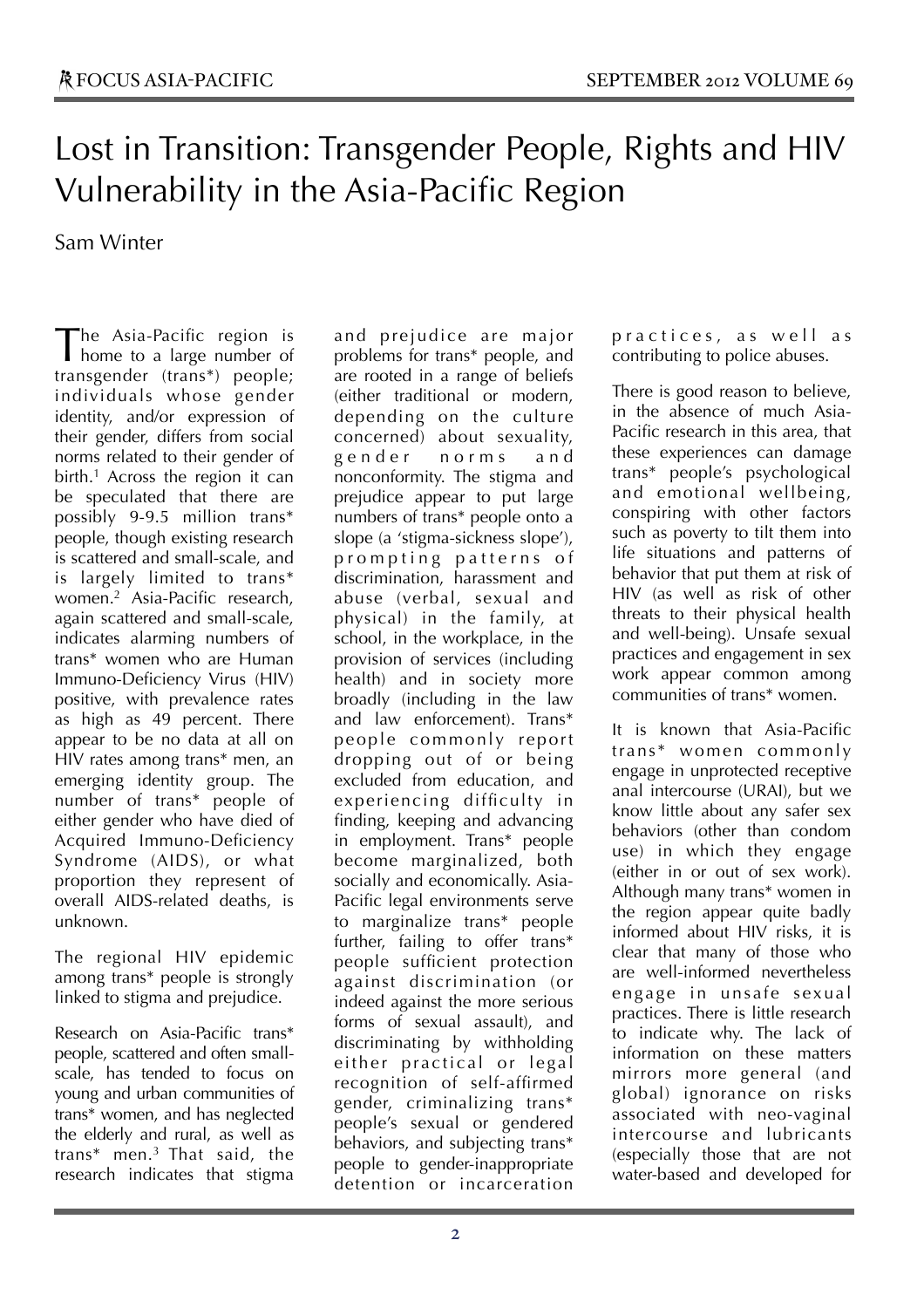lubrication during sex), and of how trans\* women's use of cross-sex hormones, hormone blockers and silicon injections, or their cis-male partners' use of penile implants and drugs for erectile dysfunction might raise  $trans*$  people's  $HIV$ vulnerability. 4

Across much of the Asia-Pacific region, many trans\* women engage in sex work at some point in their lives. It is likely trans\* men also do sex work, providing services as female sex workers (FSWs) or as male sex workers (MSWs). In each case the numbers of trans\* sex workers (TSWs) remain uncertain. It is highly likely that sex work raises their HIV risk, though little work has been done in this area, especially to examine the ways in which different reasons for and patterns of sex work might contribute to risk.

Across the region, there are numerous reports documenting problems in healthcare for trans\* women - whether for general, transition or sexual health. The challenges facing trans\* men remain severely under-researched. Trans\* people approaching health services commonly report that providers are uncooperative or hostile with staff addressing or responding to the trans\* person in a gender-inappropriate way, adopting a mocking or ridiculing attitude, withholding or refusing healthcare, or even offering 'reparative' treatments. Providers may lack competence in regard to trans\* health care. Services are often difficult to access or costly. Costs, especially in regard to transition healthcare, serve to push trans\*

people towards sex work. Trans\* people often seek out whatever health services there may be, relying on word-of-mouth recommendations. They pay for whatever transition they can afford; gender affirming surgeries, implants and/or high quality silicone injections (for those trans\* people that have the money), or (traditional or backyard) castration and/or industrial quality silicone from medically unqualified 'fillers' and 'pumpers' (for those on a budget). Some take care of their own healthcare needs as best they can (e.g., getting hormones wherever and whenever they can and taking them with little or no medical supervision). Those who seek gender affirming surgeries find that they are likely to be the most expensive procedures they ever undergo.

Requirements for psychiatric evaluation before provision of hormones and/or surgery may add to the expense. Public subsidies for gender affirming surgeries are rare. In many countries transition-related surgeries (especially gonadogenital5) are simply unavailable or else are prohibitively expensive. For some communities castration has proved to be a cheaper, and more easily available, route to feminization (or more precisely, emasculation).

Trans\* people often find that sexual healthcare services are not suited to their needs, focused instead on female and (more recently) on gay men and other MSM. The challenges facing trans\* men again remain severely under-researched. Trans\* women are likely to be denied women's services, and even turned away from MSM services. Confidentiality is not always assured, especially in regard to mandatory HIV testing for sex workers. HIV positivity often compounds the problems in accessing appropriate care. Trans\* women (perhaps especially TSWs where sex work is stigmatized or illegal) are often reluctant to seek sexual healthcare services, unless and until they experience a symptomatic sexually transmitted infection (STI). Across the region, few trans\* people step forward for HIV testing.

The failure to address trans\* people's sexual health needs is to some extent symptomatic of a more general failure extending across the broader sexual minority spectrum. However, it is also clear that throughout much of the history of the global HIV response, trans\* people have been invisibilized; in that they have seldom been properly recognized as a distinct population for purposes of confronting the HIV pandemic. Trans\* women attracted to males have often been subsumed, researched and reported as MSM, or as a subpopulation within that behavioral group. The portrayal of these persons as MSM is often in direct conflict with their own identities as female or third gender. It undermines their frequently voiced claims to be treated as female. It often conflicts with the identities of their partners as heterosexual, or 'real men'. Trans\* men again have been completely left out of any kind of reporting; even trans\* men who have sex with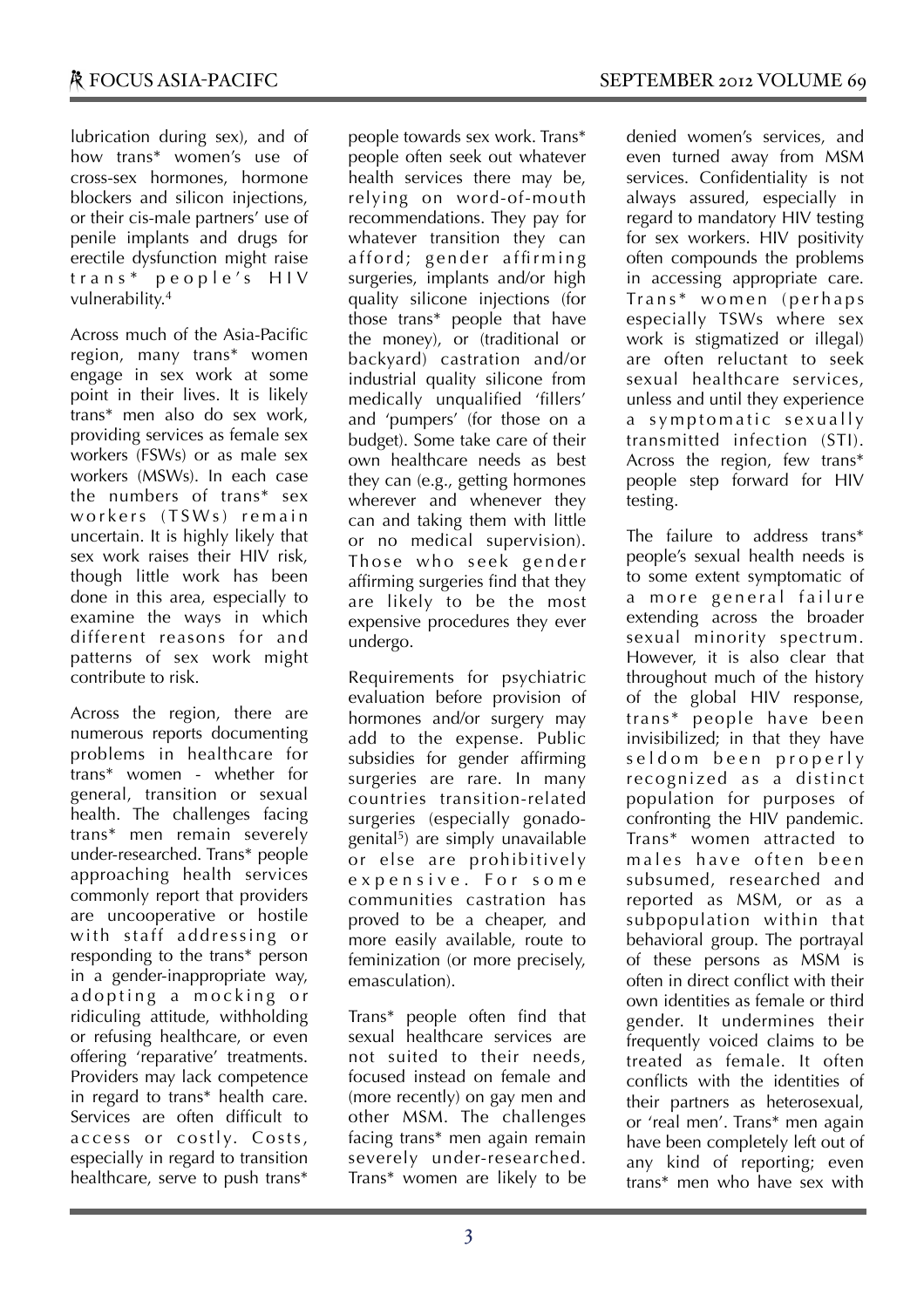men (TMSM), a group which (ironically, and unlike trans\* women) are best thought of as a sub-group of MSM.

To some extent nongovernmental organizations (NGOs) and community-based organizations (CBOs)<sup>6</sup> have in recent years stepped in to provide sexual health services. However many in trans\* communities region-wide remain out of the reach of these services, and the work of these organizations has sometimes been hindered through actions of police and officials who harass both the providers and recipients of these services, detaining outreach workers, confiscating materials, and raiding offices and events.

There is an increasing tendency for trans\* people to be seen as communities distinct from MSM. The increasing ability of Asia-Pacific trans\* communities, especially trans\* feminine communities, to organize themselves for advocacy can only help this process along. In this regard trans\* men lag behind their female counterparts.

A research agenda is proposed that can facilitate reduction in future HIV risk for trans\* people, as well as promoting better access to treatment, care and support for transgender persons living with HIV in the Asia-Pacific region. Donors may want to bear this agenda in mind when making funds available for research, or assessing individual r e s e a r c h p r o p o s a l s. Recommendations are that:

1. Researchers (particularly those involved in HIV-related health and rights research) should work to end the invisibility of trans\* people, researching them in their own right and, when necessary, disaggregating them from other groups in a research study. This will enable the building of a database on trans\* people's HIV vulnerabilities and healthcare needs. Research should seek to recognize diversity within trans\* communities, and the existence of hitherto under-researched communities of trans\* people; in particular the elderly and rural, as well as trans\* men, about whose life circumstances and needs little is known.

2. Researchers should avoid letting cisgenderism (a way of thinking that demeans trans\* people and privileges those who are not transgender) enter their research work, and note it in other's research, bearing in mind that such practices can reinforce stigma and prejudice, and undermine trans\* people's claims for gender rights.

3. Researchers should engage with trans<sup>\*</sup> people as partners, involving them as key members of research teams, paid on an equal-pay-for-equal-work basis alongside their cisgender colleagues. This helps avoid cisgenderism, facilitates more informed and sensitive research, and helps build researcher capacity. Research capacity can also be enhanced by improved access to international research (translated and summarized where necessary).

4. Research is needed that attempts to ascertain or estimate how many trans\* people there are across the region, including elderly and rural trans\* people, trans\* men, and trans\* sex

workers (male and female). With good population data for trans\* people (including for TSWs), and good HIV prevalence data, it should be easier to plan targeted health services, including HIV prevention programs.

5. Research (especially multidisciplinary) is needed which seeks to understand the HIV vulnerabilities of trans\* people, especially key populations like trans\* sex workers, the young, the elderly, and the rural. Trans\* men, hitherto little studied, are another key population. Among potentially important research studies are those which throw more light on patterns of sexual behavior, and some of the ways in which those patterns of behavior may impact on HIV risk. Another important initiative would be a central database documenting rights violations against trans\* people, as well as re search which aims to understand more fully the nature of life on the stigmasickness slope. Multidisciplinary, comprehensive, large-scale and longitudinal research may be particularly valuable, enabling a more thorough assessment of the effects of stigma, discrimination, harassment, abuse and marginalization upon trans\* people's lives, and making possible an examination of the impact of changes in laws and law enforcement.

6. Research is needed that goes beyond risk factors for trans\* people and looks instead at protective factors and personal qualities conferring upon trans\* people resilience against the effects of stigma and prejudice,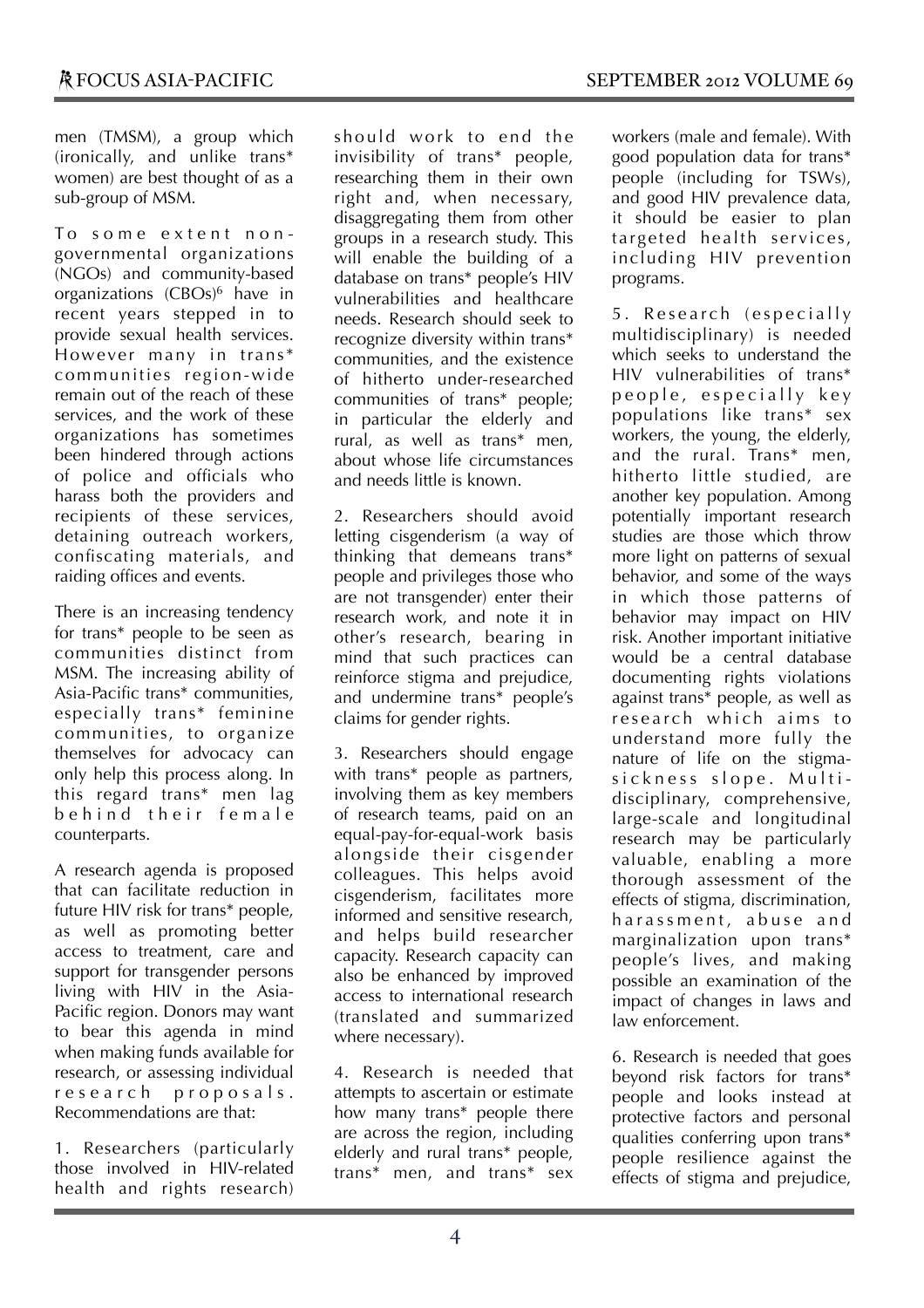discrimination, harassment and abuse, and consequent marginalization. Research of this sort may facilitate the development of programs that help trans\* people avoid slipping down the stigmasickness slope, as well as countering a view of trans\* people as passive victims.

7. Research is needed that examines ways to make trans\* CBOs and relevant NGOs more effective in work by and for trans\* people. Local, national and regional organizations already serving the trans\* communities should be mapped, perhaps building on e arlier initiatives. A comprehensive mapping will identify service gaps, and provide a basis for recommendations aimed at extending services, and evaluating improvements in service provision. There is a particular need for research, perhaps longitudinal, examining ways in which the effectiveness of CBOs may be enhanced so as to better meet local needs, including those of underserved populations such as rural communities, elderly trans\* people, and trans\* men, as well as trans\* people in migrant and e thnic/cultural/religious minority groups. While it is difficult to generalize, it is likely that those needs will include any or all of the following four key components, as per the r e maining four recommendations.

8. There is a need to document information about innovative and good practice in regard to efforts to help the public (and key social agents such as police, judiciary, health workers, teachers, and various media, etc.) become better informed regarding trans\* people, and more sensitive to their needs. Such research, properly disseminated, may prove useful in helping CBOs to develop more effective (and scaled up) education campaigns.

9. It is important to document the ways in which key conventions, declarations, court judgments and juridical and jurisprudential reports can be used to advance the rights of trans\* people across the Asia-Pacific, and to find ways in which transgender communities across the region (and their advocates) can use that information in ways that make sense in the societies in which they live.

10. It is important to document means (both well-established and innovatory) by which trans\* communities can effectively get access to important health information. Also useful would be research aimed at identifying ways of getting health information to the hard to reach  $trans*$  communities  $$ particularly the elderly and the rural, who may neither be members of community groups nor linked to the internet, and may have limited literacy.

11. Research is needed which documents good practice in the provision of trans\* positive, competent, comprehensive and accessible healthcare, that is out there.7 Especially useful is research which helps CBOs and other key stakeholders work with healthcare providers to scale up existing services, and to develop new initiatives, adapted to local context but

drawing on what has been learned elsewhere (particularly in relation to behavioral interventions in the field of  $HIV$ ).

*This is the slightly edited version of the executive summary of the r eport of the s ame titl e published by the Asia Pacific Transgender Network (APTN) and the UNDP Asia-Pacific Regional Centre. The whole report can be downloaded at www.undp.org/content/undp/ en/home/librarypage/hiv-aids/ lost-in-transition--transgenderp e o p l e - - r i g h t s - a n d - h i v vulnerabi/.*

*Dr. Sam Winter is an Associate Professor at the Faculty of Education of University of Hong Kong.*

*For further information, please contact: Sam Winter, Faculty of Education, Room 419,4/F, Run Me Shaw Building, Main Campus, University of Hong Kong, Pokfulam Road, Hong Kong; ph (852) 2859 1901; email: sjwinter@hkusua.hku.hk.*

*TransgenderASIA website at www.transgenderASIA.org*

#### **Endnotes**

1 Following the practice of organizations such as GATE (Global Action for Trans\*-Equality) the term trans\* people is used as an open-ended social umbrella term, rather than a descriptor of a specific identity or cultural classification acknowledging the wide range of identities, and identity-based communities, within this population and across the Asia-Pacific region.

*(Continued on page 15)*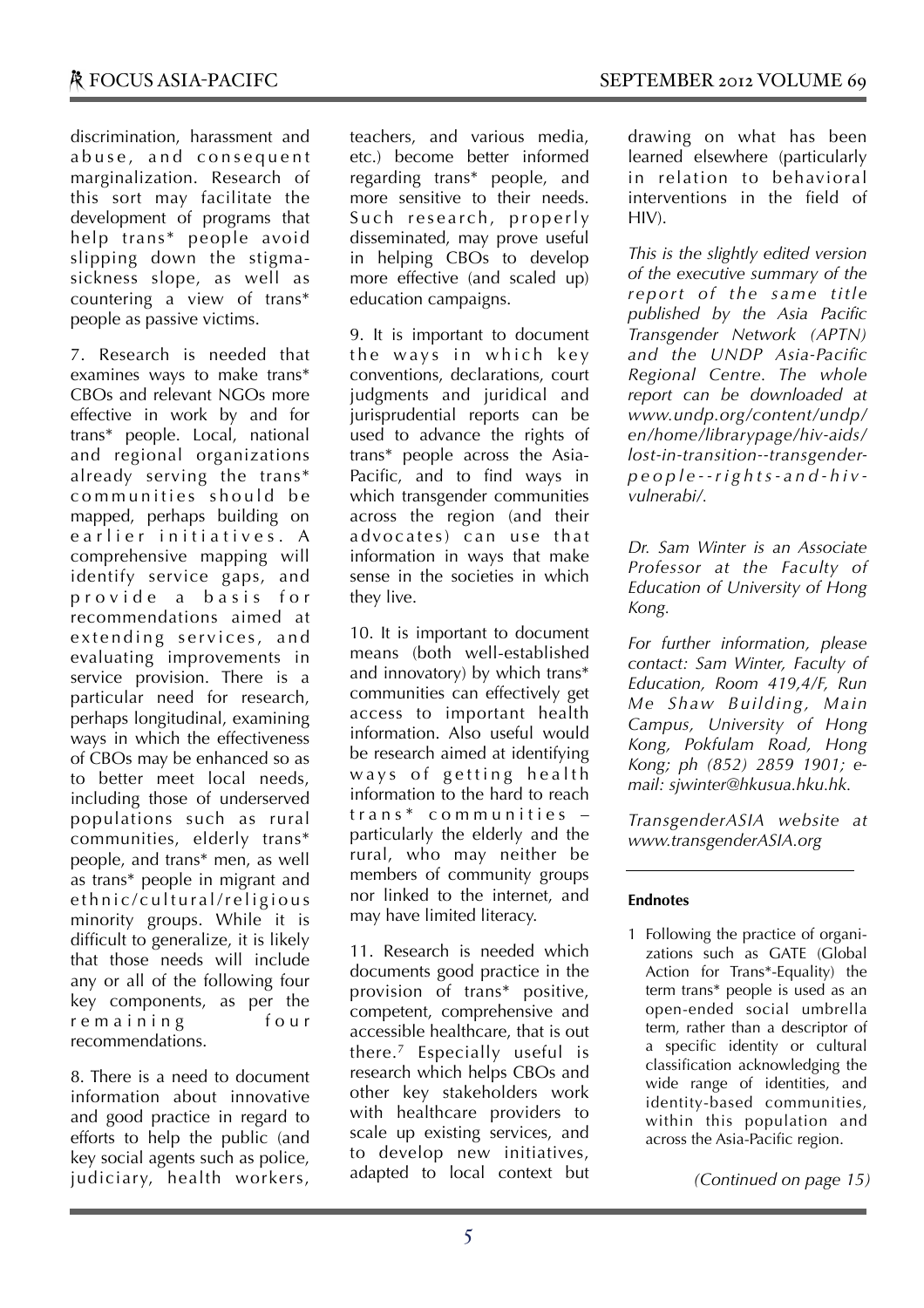# Beyond Invisibility: Great East Japan Disaster and LGBT in Northeast Japan

### Azusa Yamashita

he Great East Japan Disaster The Great East Japan Disaster<br>
on 11 March 2011 caused<br>
Williams death to an incredible number of people with many more still missing,1 destroyed a huge amount of properties, and d i s p l a c e d n u m e r o u s communities. On top of this there were gender-insensitive a n d g e n d e r - u n e q u a l evacuations, relief and reconstruction processes<sup>2</sup> that added further damage. But equally shocking was the dearth of information about and voices of different groups of so-called social minorities such as people with disabilities, non-Japanese speaking residents, children, the elderly, and those who are

lesbian, bisexual, gay and transgender (LGBT). Among them, the LGBT people are probably the most invisible. Having been born and raised in Iwate prefecture, one of the prefectures affected by the disaster, I know that my prefecture is not an inclusive place for people of diverse communities. The fact that we hardly hear anything from LGBT survivors in coastal towns in the prefecture even after having established Iwate's first LGBT group is appalling. The disaster highlighted the invisibility of LGBT survivors and the difficulties they have faced in Japan's rural towns.



Ofunato, one of the disaster-stricken towns in Iwate

### **Invisibility of LGBT Survivors**

While Japan does not penalize same-sex relationships or transgenderism, <sup>3</sup> the situation faced by LGBT people in Japan has been characterized by invisibility, marginalization, silent prejudice and stigmatization even before the disaster. While Japan's Constitution guarantees fundamental human rights and prohibits discrimination on the basis of "race, sex, social status or family origin," substantive equality is not guaranteed to LGBT people. Japanese laws also do not protect them from discrimination and abuse. The government included "people in a difficult situation because of sexual orientation or living with gender identity disorders" in the latest Basic Plan for Gender Equality and "sexual minorities" in the latest Suicide Prevention Measures; and provided funds to the 24-hour LGBT hotline. But neither the government nor civil society organizations have adequately incorporated LGBT perspectives or issues into their policies.

The disaster made the invisibility, marginalization, silent prejudice and stigmatization suffered by LGBT people visible. "I totally forgot that I was a lesbian for a while after the disaster" - a friend of mine who lives in one of the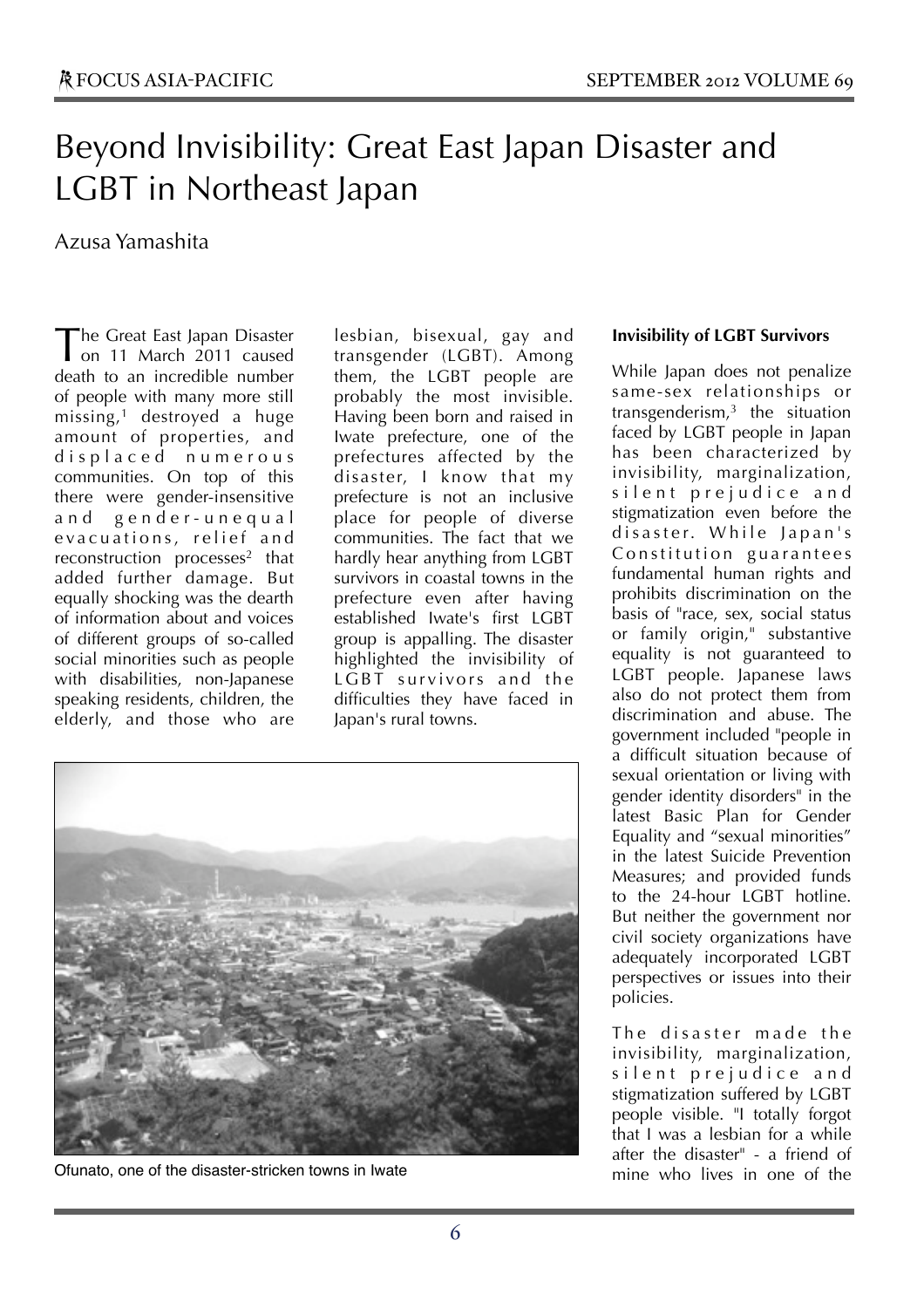coastal towns in northern Tohoku told me over the phone two months after the earthquakes and tsunami. When I asked a gay friend of mine in one of the worst disaster-hit towns in Iwate whether he was facing any difficulty because of who he was, he replied saying "I was never out as gay in my town. I never told anyone that I had a same-sex partner in my community. When we were on a date, we went to another town where nobody would know us. That's what it was like before the disaster. So, I don't face any difficulty for being gay even after 11 March."

The only cases I came to know regarding LGBT survivors were about a transgender woman described as a "cross-dressing deviant fag at an evacuation shelter" by a volunteer, and about a trans-person<sup>4</sup> having refrained from using a shower at an emergency shelter for privacy reasons. These illustrate how life as LGBT has been difficult in northeast Japan before, on and after the day of the disaster.

It is said that LGBT people account for 4-10% of the population in any community in any country. The level of LGBT visibility depends on how understanding and inclusive a society is. Needless to say, LGBT people, including myself, do live in smaller towns in To hoku. But since the establishment of Iwate's Rainbow Network about a week after the disaster we have not met any LGBT survivors who spent time at an evacuation shelter, lost their partners, families or job because of the tsunami, or have no option but

to live in temporary housing till today for losing a house. This shows the level of u n d e r s t a n d i n g a n d inclusiveness of our community in the northern part of Japan. LGBT people in smaller towns are more afraid of the consequences of disclosing their sexuality, such as possible rejection by their family and friends, losing a job and place to live, and isolation and exclusion from community. A lot of them have practically no option but to hide an integral part of who they are and whom they love. That must be the reason why we have not met LGBT survivors of the Great East Japan Disaster.

### **Imagining LGBT Difficulties in the Disaster**

After 11 March 2011, fellow LGBT activists from different countries including those who experienced disasters or worked with LGBT communities after the disasters in Haiti, Chile and Bangladesh contacted me. In Haiti, where the earthquake hit in January 2010, an aid nongovernmental organization (NGO) faced difficulty in reaching out to LGBT survivors because of prejudice and stigma those people faced. It was more difficult for male same-sex couples to get relief supplies because supplies were distributed to children, the elderly and women first. In Chile, where the earthquake hit in February 2010, a transgendered woman was kicked out of temporary housing because of her gender identity. In Bangladesh where cyclones hit almost every year, LGBT people have been seen as a "shame on the family" and excluded from their family so that other family members could share more relief supplies. These things could happen in Japan as well if LGBT people and issues became a little more visible.

I discussed LGBT difficulties with LGBT friends and tried to imagine them in disaster situations if LGBT visibility was higher:

(1) Denied access to medical treatment

Disasters such as tsunamis destroy hospitals and transportation facilities. Transgender people on hormone therapy or post-SRS (sex reassignment surgery) treatment or gay or bisexual men with Human Immuno-Deficiency Virus/Acquired I m m u n o - D e fi c i e n c y Syndrome (HIV/AIDS) could have their access to medical treatment denied when hospitals are destroyed, doctors are killed, medicine is lost or transportation facilities are demolished. Some trans-people in Tohoku go to clinics in towns other than their own because of fear that their family members, friends, colleagues or neighbors might find out about their gender identity. Losing access to medical treatment would certainly lead to the deterioration of the health of the survivors.

(2) Treated as "suspicious persons" at evacuation shelters

There are different genderspecific services and facilities in our daily lives in Japan such as washrooms, public baths, locker rooms and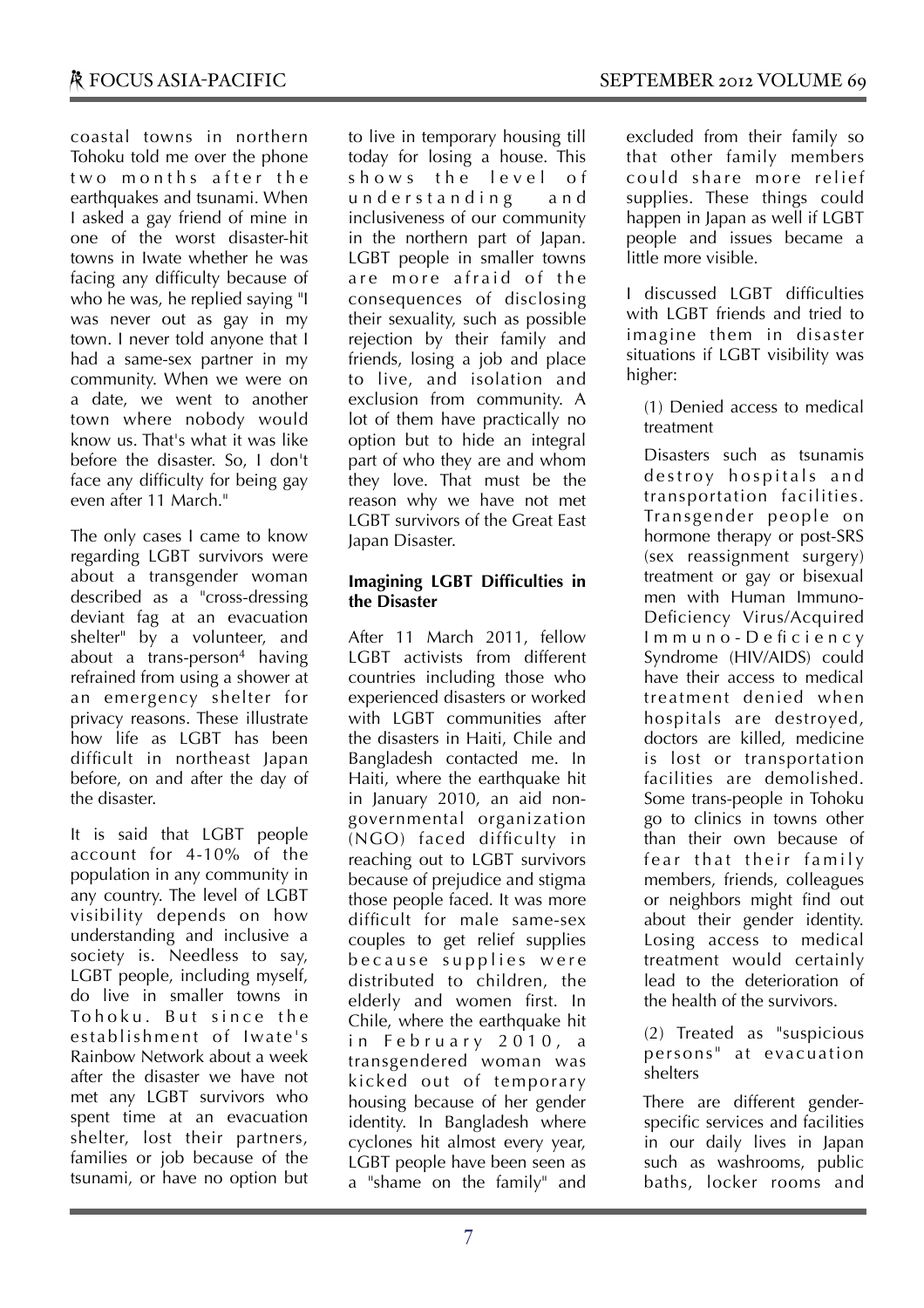women-only train cars in rush hour. One is likely to be seen as a "suspicious person" or denied access to services or facilities if one does not dress or behave in a genderconforming way. One can imagine how trans-people with a non-genderconforming look are treated as "suspicious" or denied access when they try to use temporary washrooms or public baths at evacuation shelters. It is possible that their sanitation turns poor in these situations as they may refrain from using the facilities to avoid possible unfair treatment and humiliation. They could face discrimination in accessing specific relief supplies such as underwear and sanitary goods as well.

#### (3) Not informed of partner's death

In Japan, same-sex couples do not have the right to marry while heterosexual couples are legally recognized as unmarried couples or in de facto marriages. In other words, same-sex partners are total strangers under Japanese law. In heterosexual marriages or de facto marriages, people are informed whenever their spouses are killed by disasters. On the other hand, same-sex partners are not likely to be informed of their partner's death unless their family, friends, colleagues or neighbors knew of the relationship and would kindly inform them of the sad news. Like the gay friend of mine mentioned above, there are few same-sex couples that have disclosed their

relationship to others outside the LGBT community. Even if their same-sex partners were in a critical condition, no one would notify them and they would not be able to see them because they do not have visitation rights at the hospital.

(4) Unable to live with a same-sex partner in temporary housing

People basically live in temporary housing on a household basis. But samesex partners have no legal recognition as a "couple" or "family" and would not be allowed to live together in the same temporary housing even if they had been together for a few decades. Even outside of a disaster situation, samesex couples do not usually qualify to live in public housing because most of the municipal governments that decide who are eligible limit contract candidates to "relatives" or "household" that Japanese laws and regulations define.

(5) Refraining from using counseling service

In response to the mental health needs of women in disasters, the Gender Equality Bureau, under the Cabinet Office, launched face-to-face counseling and hotline services for women survivors, in partnership with local women's centers. But LGBT people worry about the counselors in these services. Would they listen to LGBT clients without judgment? Would they be LGBTsensitive? They worry because they often see LGBT people and topics about them being mocked in the media or in every-day life. It is hard for them to believe that counseling or hotline services could be LGBT-sensitive. They tend not to access the services even though they need them because they cannot trust them.

### **Beyond Invisibility**

"We've been receiving many calls from women after the disaster, but none of them were from lesbian, bisexual women or trans-people. They must have called us, but they didn't tell us so. I feel that LBT women are forced to stay quiet," - a feminist friend of mine who has been supporting women survivors through the women's hotline told me. After almost eighteen months since the once-in-amillennium disaster hit Japan, the everyday lives of LGBT people in smaller towns in northeastern Japan have not changed much. As she described, they still live in invisibility, marginalization, silent prejudice and stigmatization. The Tohoku disaster revealed this reality.

Without sounding too optimistic, more inclusive laws and policies such as the Basic Law for Reconstruction from the Great East Japan Disaster, <sup>5</sup> the Basic Plan for Disaster Prevention,<sup>6</sup> and the Proposal for Reconstruction<sup>7</sup> have come out after the disaster, that LGBT groups and allies can utilize for a more inclusive post-disaster community. The number is still small, but more people in civil society organizations and policy makers are keen to incorporate LGBT voices, perspectives and issues in their policies and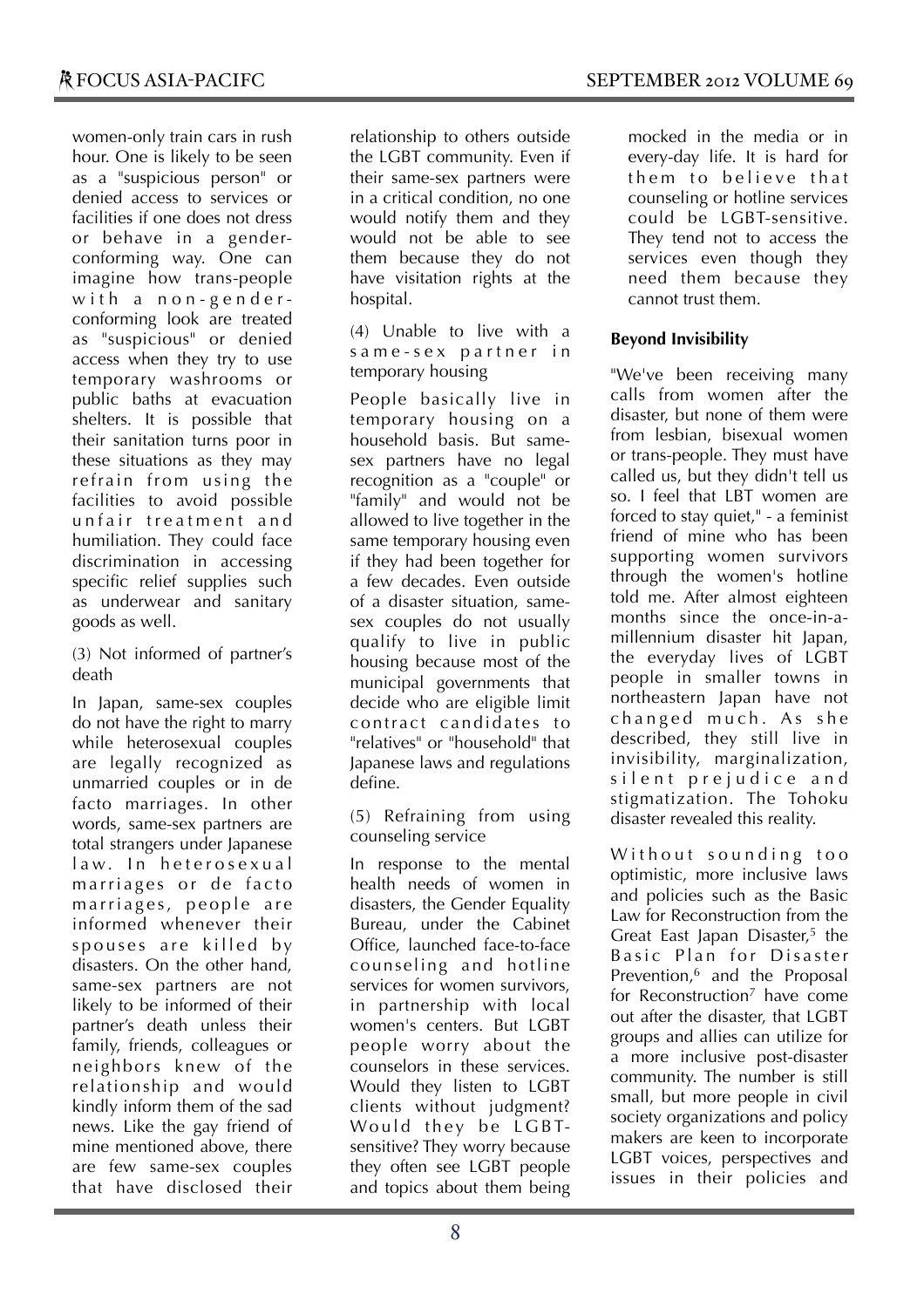activities. Now is high time for LGBT people to lobby the government to raise awareness about them and related issues and break their invisibility. That may sound too simple and vague, but the LGBT difficulties in disasters as experienced in the Tohoku disaster are likely to be repeated in other parts of Japan and elsewhere outside the country in future disasters. We learned that difficulties in everyday life are enhanced in disaster situations. If the community faced inequality in everyday life, it would face greater inequality during a disaster. If the community faced invisibility in everyday life, there would only be silence surrounding them. We, or I at least, do not want this to be repeated anywhere. Living in invisibility, marginalization, silent prejudice and stigmatization deprives LGBTs of their dignity.

Among the 20,000 lives lost on 11 March 2011 and some  $343,000$  survivors<sup>8</sup> nationwide, there must be LGBT people whose voices were never heard. In order to not waste their lives, we must learn from LGBT experiences in northeastern Japan and start working with different possible allies for an inclusive society, and prepare for the next disaster we never know when and where will happen.

*Azusa Yamashita is Co-Director of Gay Japan News, LGBT onl ine news sourc e and advocacy group and founder of Iwate Rainbow Network, the first LGBT group in Iwate Prefecture. She has been working for the Office for*  *G e n d e r E q u a l i t y, I w a t e University as project researcher since 2010 and serving for Rise Together – National Women's Network for Great East Japan Disaster.* 

*For further information, please contact Azusa Yamashita at azusa@gayjapannews.com.*

### **Endnotes**

- 1 5,869 people died while 2,847 are missing as of 29 August 2012 according to the National Police Agency, See www.npa.go.jp/.
- 2 On issues regarding gender equality during the disaster,  $p \mid e \land s \mid e \lor t \land t \mid t \mid t \mid p \mid t$ risetogetherjp.org/.
- 3 Transgender people who would like their gender identity indicated in the family registry have to meet specific discriminatory conditions under the law for people with Gender Identity Disorder (GID). These conditions form barriers that prevent people from changing their documented gender identity and must be combated by providing appropriate health services, access to information and the guarantee of the right to identity expression.
- 4 Transgender is an umbrella term for people whose gender identity, expression or behavior is different from that typically associated with their assigned sex at birth, including but not limited to transsexuals, travestis, transvestites, transgenderists, cross-dressers, and gender non-conforming people. Transgender people (or trans-people) may be heterosexual, lesbian, gay or bisexual.
- 5 Refer to Article 2(2) of the Basic Law for Reconstruction

from Great East Japan Disaster (Law No. 76 of 24 June 2011.) It says that "opinions of diverse citizens including women, children, people with disabilities and others must be reflected" in the reconstruction work.

- 6 Refer to Chapter 3, Part 1 of the Basic Plan on Disaster reduction. It says "Enhancement of women's participation in policy making regarding disaster and actual field of disaster reduction and establishment of disaster reduction system with gender equality perspectives are necessary in order to improve disaster reduction skills in local community by implementing disaster reduction measures with diverse perspectives of people in local communities."
- The Reconstruction Design Council in response to the Great East Japan Earthquake says ""In an attempt to reconstruction, attention to those who have difficulty to make their voices heard must be paid in order to establish inclusive society where nobody is excluded" in its proposal "Hope in Misery." (p. 34 of the proposal by the Reconstruction Design Council in response to the Great East lapan Earthquake on 25 June, 2011. See www.cas.go.jp/jp/fukkou/ pdf/kousou12/teigen.pdf
- 8 According to the Reconstruction Agency as of 8 August 2012.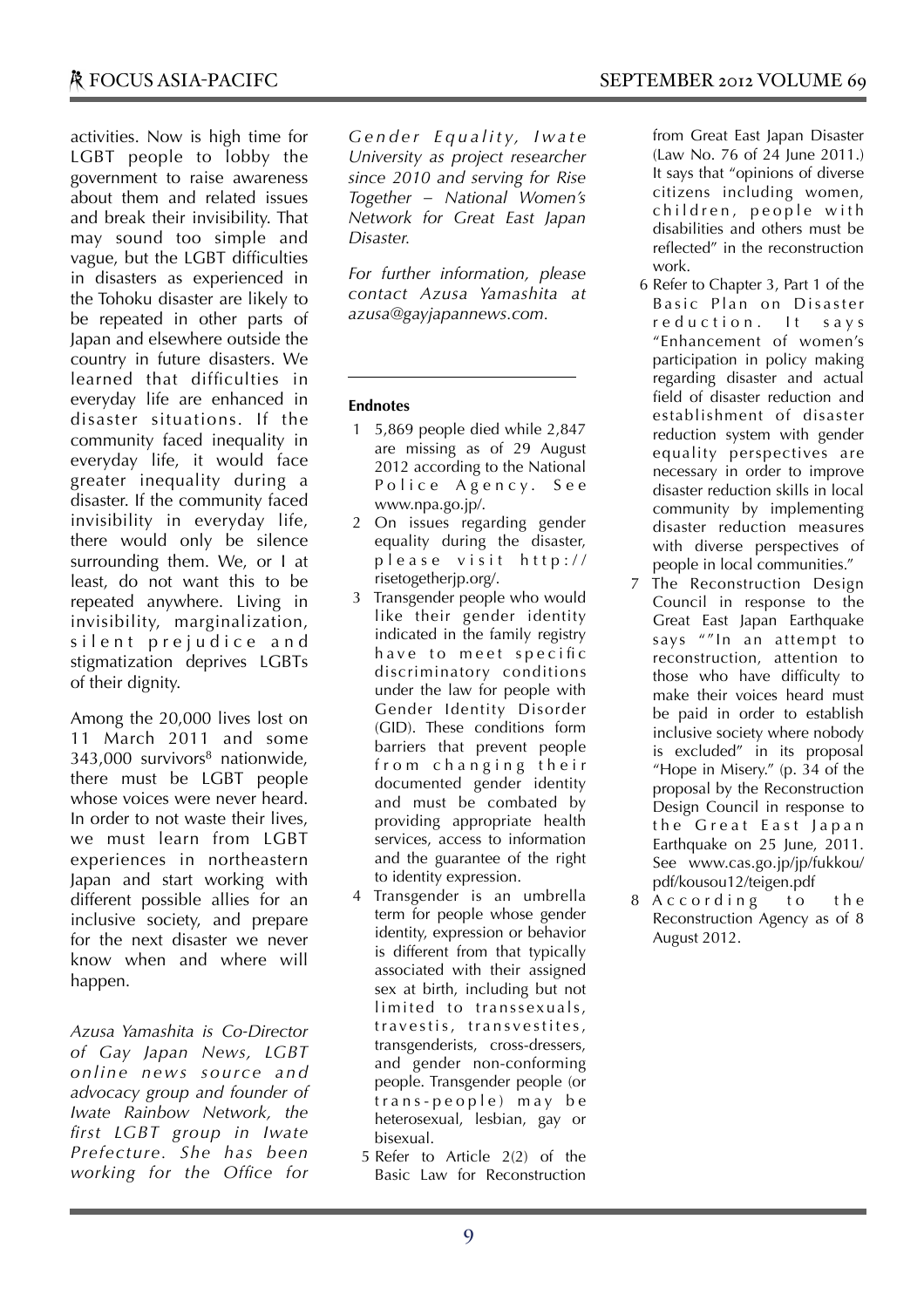# Resolving the Muslim Rohingya Issue

### HURIGHTS OSAKA

n June 2012, riots broke out in In June 2012, riots broke out in<br>Rakhine state in Burma/ Myanmar that led to the death of fifty-seven Muslim Rohingyas and thirty-one Rakhine Buddhists, and the destruction of houses and places of worship of both communities.<sup>1</sup> Thousands of Muslim Rohingyas fled their homes for fear of being attacked by the Rakhine Buddhists.

The riots received much international attention as Muslim communities in a number of countries in Asia and international institutions raised alarm at the possible worsening of the situation.2 Muslim Indonesians and Malaysians condemned the killing and destruction that occurred but also offered humanitarian assistance to the Muslim Rohingyas. <sup>3</sup> President Susilo Bambang Yudhoyono of Indonesia "appointed former vice-president Jusuf Kalla as his special envoy on the issue, [while]…Malaysia hosted international conferences and [would] do more in the future."<sup>4</sup>

The Burmese/Myanmarese government considers the Muslim Rohingyas as illegal migrants from Bangladesh. Buddhist Burmese marched on the streets to show support to the government, specifically President Thein Sein, who called the Muslim Rohingyas Muslim Bengalis. President Thein Sein suggested deporting them or holding them in camps.<sup>5</sup>

The international concern for the welfare of the Muslim Rohingyas led representatives of international organizations and gove rnments v isiting the Rakhine State: the Special Advisor to the United Nations Secretary-General (Mr. Vijay Nambiar), the Special Rapporteur on the situation of human rights in Myanmar (Mr. Thomas Ojea Quintana), the Turkish delegation headed by the Minister of Foreign Affairs (Mr. Ahmet Davutoglu), the President of Indonesian Red Cross (Mr. Jusuf Kalla), and the Representative and Assistant Secretary-General of the Organization for Islamic Cooperation (OIC) (Mr. Atta Almanam Bakhit).6

The Secretary-General of the OIC, Mr. Ekmeleddin Ihsanoglu, was quoted as saying that<sup>7</sup>

> [T]he government in Yangon refuses to recognize Rohingyas, whom, it claims, are not natives and classifies them as illegal migrants, although, the Rohingyas are said to be Muslim descendants of Persian, Turkish, Bengali, and Pathan origin, who migrated to Myanmar as early as the eighth century.

The government of Saudi Arabia reportedly $8$  condemned the riots as part of an "ethnic cleansing campaign and brutal attacks against Myanmar's Muslim Rohingya citizens, as well as violation of human rights by

forcing them to leave their homeland…"

The OIC held an extra-ordinary Executive Committee Meeting on 5 August 2012 on the Rohingya issue, and highlighted the "United Nations Declaration" that the "Rohingya are a linguistic, religious, ethnic minority from western Burma"."9 It emphasized that

> the atrocities committed against Rohingya minority in Myanmar including killing, razing houses, forced eviction, forced labor in harsh c o n d i t i o n s , s u m m a r y executions, rape, torture have approached the crime of genocide and represent a serious threat to international peace and security and regional stability, as clearly demonstrated by the recent violence. It is a serious crime against humanity, and a blatant breach of international law, which needs to receive proper reaction by the international community through bringing Myanmar authorities who are responsible for these heinous acts to justice.

The United Nations High Commissioner for Refugees (UNHCR) has long considered the Muslim Rohingyas as "stateless people" in Burma/ Myanmar. Its statistics on the number of stateless persons in the country as of 2012 reached 808,075,<sup>10</sup> almost equal to the estimated total number of Muslim Rohingyas.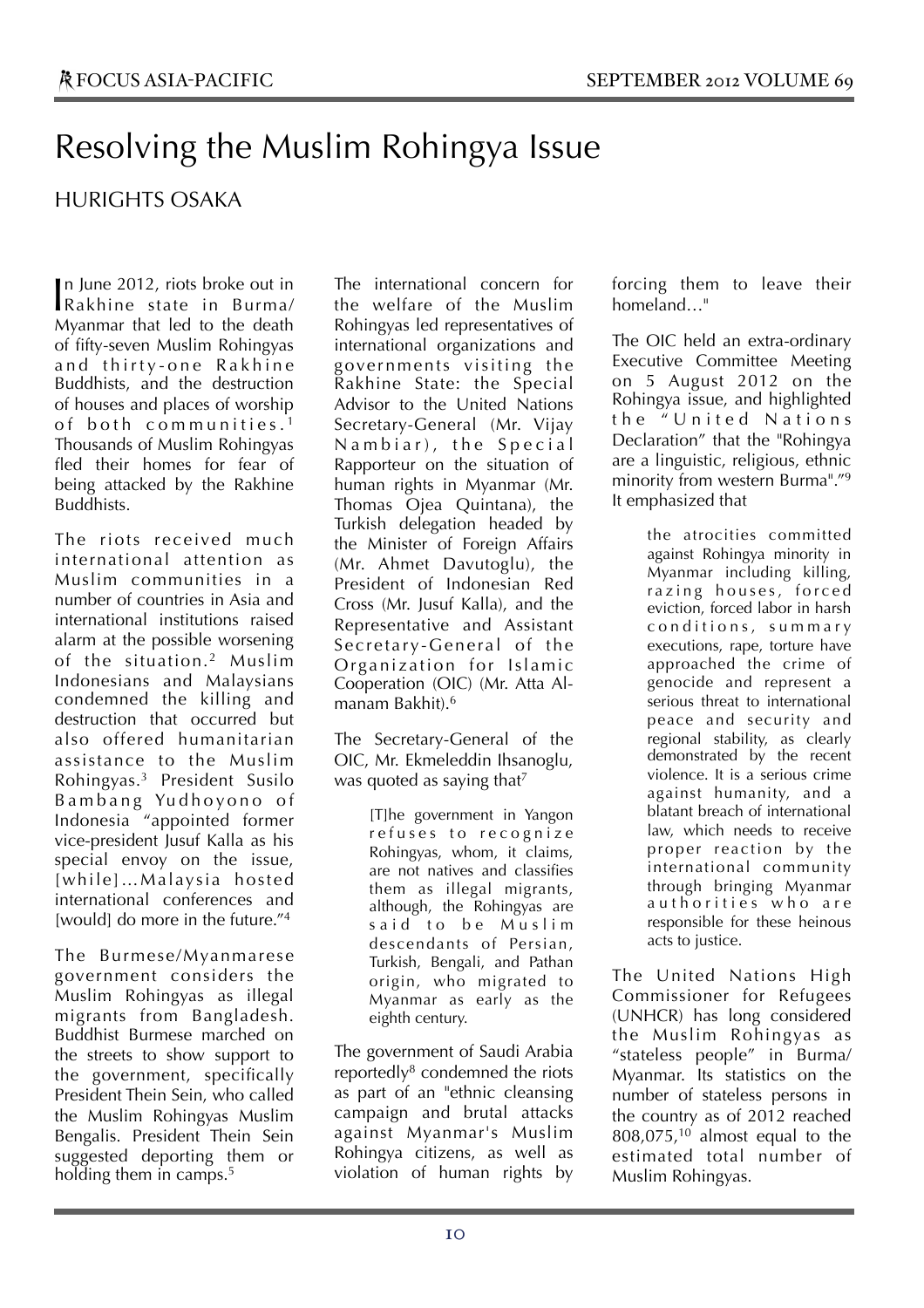### **Measures to Resolve the Issue**

The Burmese/Myanmarese government declared that it "took immediate actions with full restraint to restore law and order and stability in places where riots broke out since the very beginning of violence" and the Office of the President f o r m e d a 2 7 - m e m b e r "Investigation Commission" on 17 August 2012 to find out what happened. The head of the Rakhine Investigation Commission, in a press conference on 17 September 2012, "pledged [that] his team would find a solution to the conflict in Rakhine State that is acceptable to the international community."11

A high-level OIC delegation visited Burma/Myanmar on 5-15 September 2012 with the m and a te of making "preliminary observations as to the root causes of the problem and the effect of the violence that took place in the Rakhine State; to explore the conditions and various aspects of a prospective visit by the OIC Secretary-General; and to make the necessary contacts regarding the ways and means for the OIC to carry out humanitarian assistance and relief operations in the Rakhine State." The representatives of the OIC and Burma/Myanmar's Ministry of Borders Affairs also signed a "Memorandum of Cooperation (MoC) ... in an effort to implement a humanitarian program for the benefit of all communities living in the State of Rakhine."12

Recognizing the Rohingyas as stateless persons, the UNHCR has already adopted a plan to help "improve the status of the Muslim residents of northern Rakhine State (NRS)."

It reports that  $in<sup>13</sup>$ 

NRS, UNHCR assists some 800,000 Muslim residents who do not have citizenship. Members of this group were allowed to vote in the November 2010 elections, using temporary registration cards issued for that purpose by the Government. Initial discussions on replacing the temporary documents with cards denoting full citizenship took place at different administrative levels, but did not yield any concrete results. Indeed, there has been no improvement in the legal status or living conditions of the Muslim residents of NRS.

In July 2012, the ASEAN Secretary-General, Mr. Surin Pitsuwan, said that he expected President Sein to explain the government plan in resolving the issue during his visit to the U.S. for the United Nations General Assembly session in late September 2012.14 During a forum in New York on September 27, 2012, when the Rohingya question was raised, President Thein Sein asked Lt. General Thein Htay, of the Ministry of Border Affairs to respond to the question.15 Minister Htay explained that the problem is a communal v i o l e n c e i s s u e , t w o communities in conflict with each other. He explained that the root causes were "mistrust and misconduct" among the p e o p l e s i n t h e t w o communities. He also explained that poverty - lack of employment opportunities, poor infrastructures – in Rakhine State was also a cause of the problem. He cited the need to

develop human resources as well as change the "constrictive culture" of the people. He mentioned that the government was now providing relief and rehabilitation services and promoting reconciliation and social harmony in the Rakhine State.

### **Role of ASEAN**

The Association of the Southeast Asian Nations (ASEAN) is expected to play a role in resolving the Muslim Rohingya issue. Its ASEAN Charter provides for the maintenance and enhancement of peace and security in the region, and the protection of human rights and fundamental freedoms. The ASEAN Intergovernmental Commission on Human Rights (AICHR) has the purpose of enhancing "regional cooperation with a view to complementing national and international efforts on the promotion and protection of human rights" and upholding international human rights standards. Based on these purposes, the AICHR can  $^{\prime\prime}$  consult, as may be appropriate, with other national, regional and international institutions and entities concerned with the promotion and protection of human rights," and "obtain information from ASEAN Member States on the promotion and protection of human rights."

But will AICHR move to help resolve the Muslim Rohingya issue?

So far, it seems that AICHR has not been heard on this issue. It also seems that it neither has been requested by the ASEAN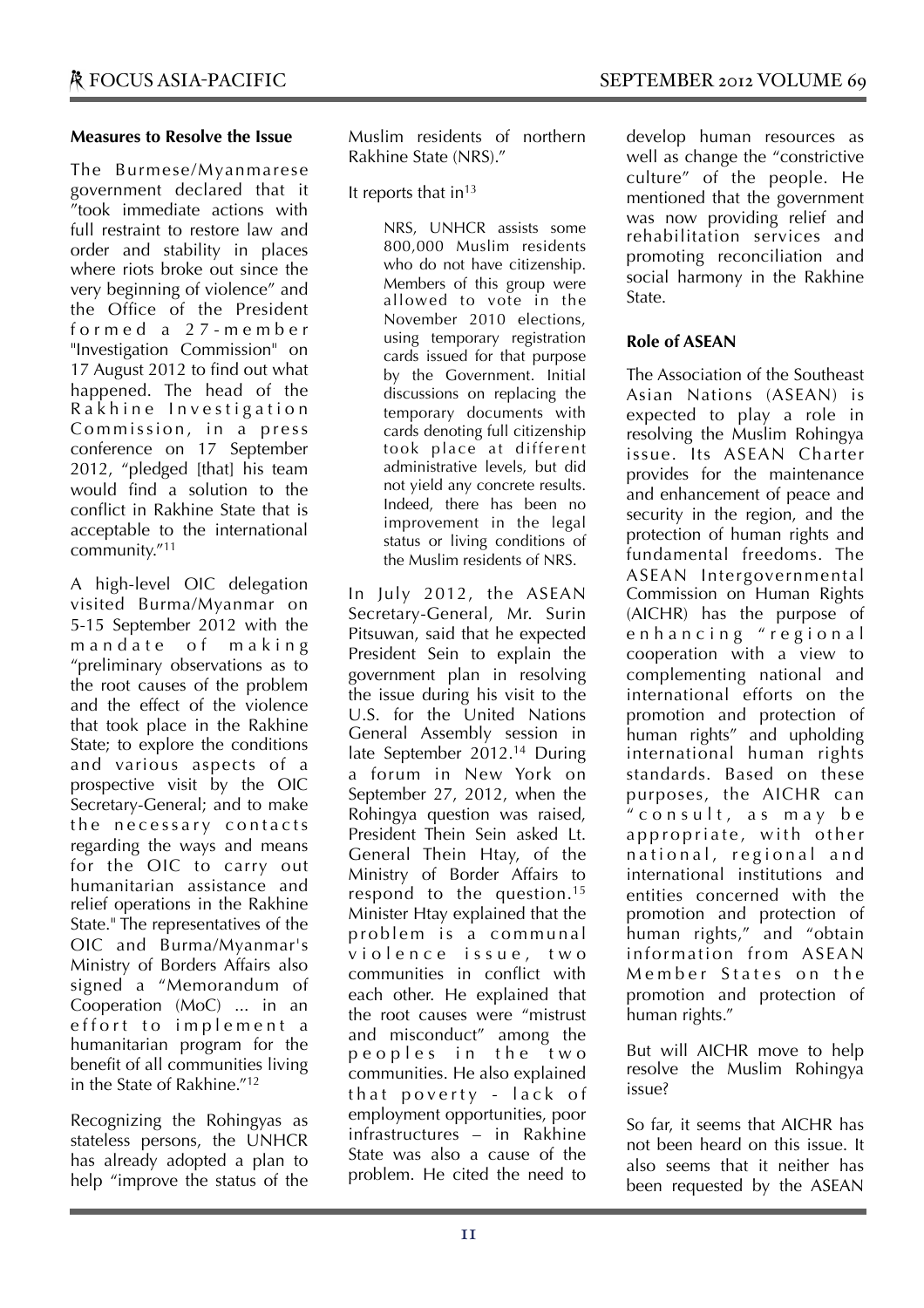### **Final Remarks**

The Muslim Rohingya issue is an old problem that has eluded resolution. It is tragic that riots had to happen in order to bring the Muslim Rohingya issue back into international limelight.

The reactions of various nongovernmental organizations, Asian governments as well as inter-governmental organizations to the riots (including the responses from sections of the Burmese/ Myanmarese public) helped stop the violence and destruction, and bring order in the Rakhine State.

Would the government finally heed the plea for recognition of the Muslim Rohingyas as citizens of the country?

The Muslim Rohingya issue constitutes one of the several ethnicity-based problems that have to be fully addressed to make the current political change in Burma/Myanmar a genuine step towards peace, justice and reconciliation in the country.

### **Endnotes**

1 Statement of the Ministry of Foreign Affairs, The Government of the Republic of the Union of Myanmar, Nay Pyi Taw, 21 August 2012, President Office, Republic of the Union of Myanmar, www.presidentoffice.gov.mm/en/issues/foreignpolicy/id-568 This statement is also available at the website of ASEAN, www.aseansec.org/

27088.php. Other reports state higher number of casualties.

- 2 "Myanmar Stung by Global Censure Over Unrest," *The Jakarta Globe*, 15 September 2 0 1 2 , a t www.thejakartaglobe.com/ international/myanmar-stungby-global-censure-over-unrest/ 544575.
- 3 "Asean NGOs want to aid Rohingya," *New Straits Times*, at www.nst.com.my/nation/ general/asean-ngos-want-to-aidrohingya-1.112823#ixzz27d22j sgv.
- 4 Kavi Chongkittavorn, "Rohingya Plight Further Divides Asean," *The Jakarta Globe*, 5 September  $2012$ www.thejakartaglobe.com/ opinion/rohingya-plight-furtherdivides-asean/542446.
- 5 Sithu Lwin with AFP, "Mandalay residents, monks protest Rakhine violence, 10 S e p t e m b e r 2 0 1 2 , " *T h e M y a n m a r T i m e s* , a t www.mmtimes.com/index.php/ national-news/mandalay-uppermyanmar/1400-mandalayr e si d e n ts- m o n k s- p r o t e strakhine-violence.html. But President Thein Sein had also commented that the "Rakhine people are continuously thinking to terrorise the Bengali Muslims living across the country." See "Monks kindling hate: Myanmar President," *The Hindu*, 25 August 2012, www.thehindu.com/todayspaper/tp-international/monkskindling-hate-myanmarpresident/article3818944.ece.
- 6 Ministry of Foreign Affairs press release (21-8-2012), President Office, Republic of the Union of Myanmar, www.presidentoffice.gov.mm/en/issues/foreignpolicy/id-568.
- 7 "OIC proposes probe into M y a n m a r m assacres of Rohingya Muslims," 5 August 2012, www.presstv.ir/detail/ 2012/08/05/254663/oic-floatsprobe-into-myanmar-massacres/
- 8 Al Arabiya with Agencies, "Saudi Arabia accuses Myanmar of 'ethnic cleansing' of Muslims," *Al Arabiya*, 7 August  $2012, http://$ english.alarabiya.net/articles/ 2012/08/07/230876.html.
- 9 Organisation of Islamic Conference (OIC), *Final Communiqué of the Extraordinary*, Executive Committee Meeting held on 5 August 2012, Jeddah, Kingdom of Saudi Arabia, Re: Rohingya Minority, available at islamicforumeurope.com/ images\_uploaded/2012/08/ img3452.pdf.
- 10 Statistical snapshot, 2012 UNHCR country operations p r o file  $-$  M y a n m a r, w w w. u n h c r. o r g / p a g e s / 49e4877d6.html.
- 11 Ei Ei Toe Lwin, "Rakhine investigation team discusses first visit," 24 September 2012, *The M y a n m a r T i m e s* , a t www.mmtimes.com/index.php/ national-news/1769-rakhineinvestigation-team-discussesfirst-visit.html.
- 12 "OIC Delegation Concludes its Visit of Observation in Myanmar," Organization of Islamic Cooperation, 17  $S$  e p t e m b e r  $2012$ , www.newsxs.com/en/go/ 9390159/2394/
- 13 See 2012 UNHCR country operations profile – Myanmar, w w w. u n h c r. o r g / p a g e s / 49e4877d6.html.
- 14 Ismira Lutfia, "Myanmar Must Explain Rohingya Ethnic Violence: Asean," *The Jakarta Globe*, July 26, 2012, at www.thejakartaglobe.com/ seasia/myanmar-must-explainrohingya-ethnic-violence-asean/ 532716.
- 15 Asia Society, "Myanmar President Thein Sein: No Reversal to Democratic Transition" [Video], September 27, 2012, accessible at http:// asiasociety.org/blog/asia/ myanmar-president-thein-seinn o -r e v e rs a l- d e m o c r a t i c transition-video.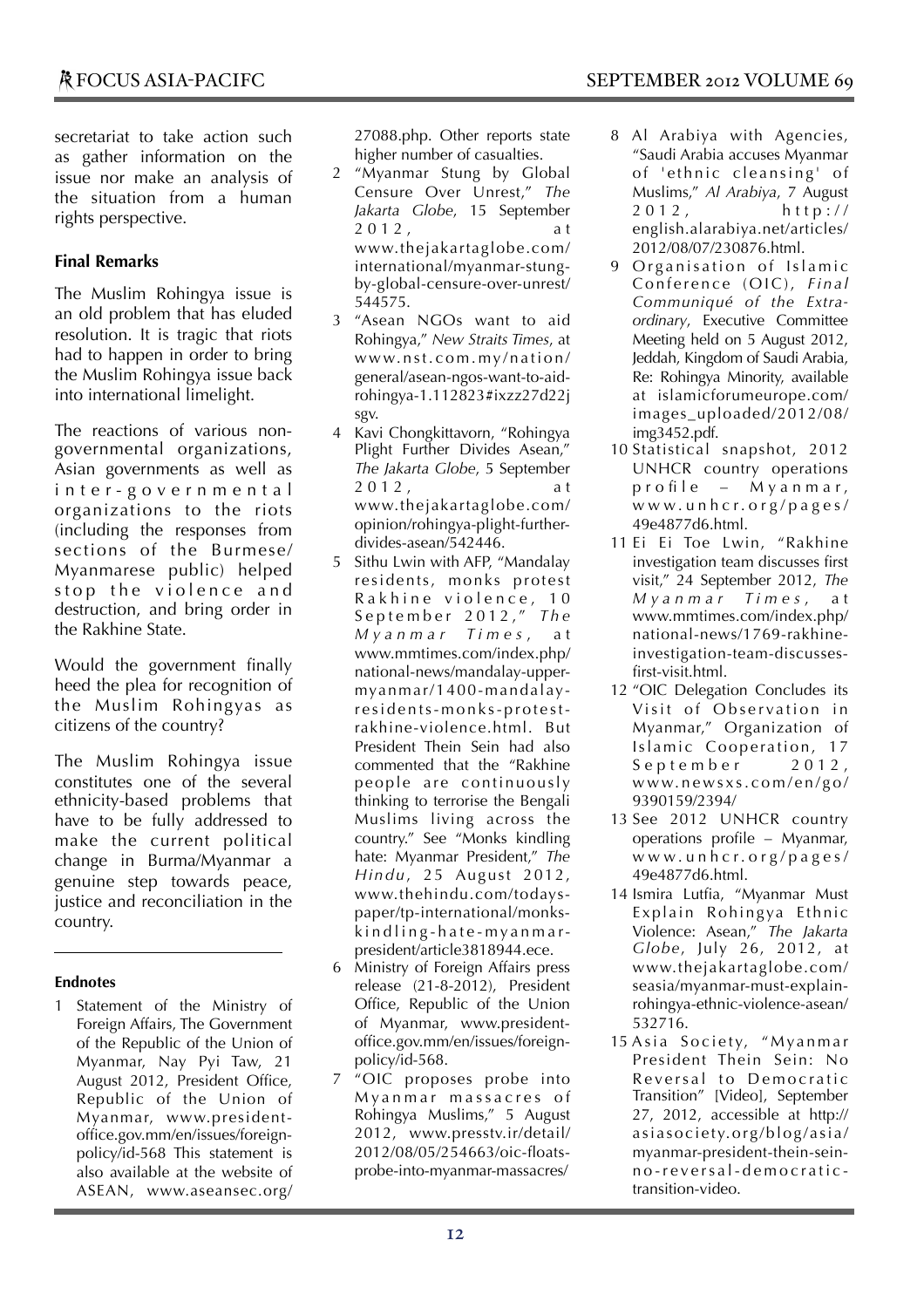# Northeast Asia Training Resource Material for Human Rights Education

HURIGHTS OSAKA

n line with its subregional In line with its subregional<br>approach to program implementation, HURIGHTS OSAKA organized a meeting of Northeast Asian educators in March 2008 to identify the challenges and opportunities in support of human rights education in the Northeast Asian school systems. This was followed by a 2009 research project on these challenges and opportunities for human rights education in Northeast Asian school systems. A research report was issued in 2010 entitled *The State of Human Rights Education in Northeast A s i a n S c h o o l S y s t e m s : O b st a c l e s, C h a l l e n g e s, Opportunities*. <sup>1</sup> As a next step, HURIGHTS OSAKA decided to develop a human rights education training resource material based on Northeast Asian experiences and in collaboration with Northeast Asian educators. The material should provide Northeast Asian educators ideas and practical measures that support the growth of human rights education in the school systems in the subregion.

### **Project Objectives**

The development of a training resource material for the Northeast Asian subregion is designed to help in the institutionalization of human

rights education within the school systems in the subregion.

As in the previous projects for Southeast and South Asia,<sup>2</sup> the training resource material must be

- a) Contextualized in the Northeast Asian subregion,
- b) Composed of some of the best teaching and learning materials for human rights education that are available in Northeast Asia,
- c) Embodying the perspectives and experiences of the human rights educators in the subregion particularly those that relate to the challenges of teaching/ learning human rights within the school systems in Northeast Asia,
- d) Promoting the international human rights standards through their concrete application in the education setting as content, teaching/ learning processes, school rules and regulations, teachers' guiding principles, issues for parents-teachers associations, and schoolcommunity relations,
- e) An appropriate material for teacher-training, and even as teaching/learning material, and
- f) Supporting networking among Northeast Asian

educators through continued exchange of information on the development of human rights education in the different school systems.

The development of a resource training material started with a meeting in September 2011 in Osaka of educators from China, Hong Kong, Japan, Korea, Mongolia and Taiwan. The September 2011 meeting led to an agreement to develop lesson plans based on existing materials in the subregion.

The contributors met for the second time on 1-2 September 2012 to review the lesson plans they had sent previously and to agree on additional contents of the training resource material.

The invited contributors have varied educational roles. They consist of law professors who teach human rights courses as well as heads of human rights centers, professors in education department/university, a consultant on human rights education, two school teachers (primary and secondary levels), and a head of a nongovernmental organization that undertakes human rights education.

### **Current status**

The contributors<sup>3</sup> agreed to adopt the HURIGHTS OSAKA proposal on the contents of the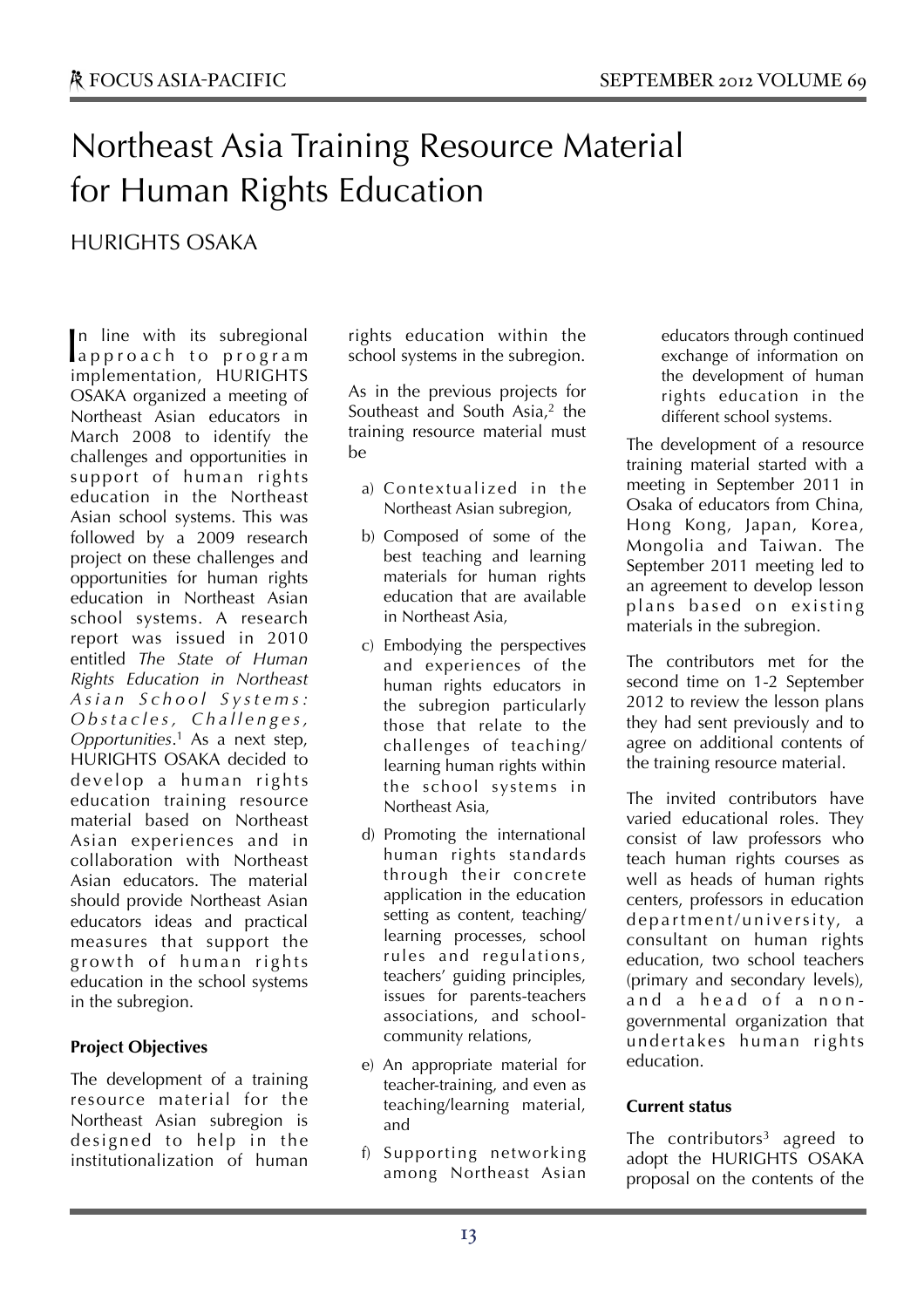training resource material. They consist of the following:

- a. Human Rights: Concepts, Mechanisms and Issues – this is a brief discussion on the basic principles underlying the international human rights standards, list of basic rights, international/ regional/national human rights mechanisms, national laws and policies on human rights education, and issues in Northeast Asia that relate to human rights. This section shows the legal support for human rights education at the international and national levels.
- b. Northeast Asian School Systems and Human Rights Education – this is a basic introduction of the school systems in Northeast Asia and the human rights education initiatives that exist.
- c. Human Rights Education Pedagogy  $-$  this is a discussion on the pedagogies being employed in the lesson plans in the resource material. It provides pedagogical techniques for human rights education, with a userfriendly description, and a focus on the positive aspects of the pedagogies.
- d. Schools and Human Rights Education – this presents a number of initiatives in schools that support human rights/human rights education. A good example is the School Charter on Human Rights that has been adopted in a number of schools in South Korea. If available, Teachers' Charter



on Human Rights can be included.

- e. Civil Society Initiatives on Human Rights Education – this highlights a number of n o n - g o v e r n m e n t a l organization programs that support human rights/human rights education such as the Child Assault Prevention (CAP) in Japan and Korea and the "Erkhuulei" – Youth initiative in Mongolia.
- f. Local Government and Human Rights Education – this discusses the role of local governments in supporting human rights/ human rights education and presents several examples such as the Kawasaki Child Rights Ordinance (Kawasaki city, Japan), Children's Free Talk (Tsurugashima city, Japan), and the "Human Rights Subway" in Gwangju city, South Korea.
- g. Teachers and Human Rights Education – this highlights the significant role of the teachers and their organization in providing

support to human rights education in the school system. The teachers' involvement in surveying the human rights awareness of students, development of teaching materials, and in training teachers on human rights will be included. One example is the organization of teachers on human rights education based in Osaka, Japan and named Furitsu Jinken.

- h. Local Community Participation – this presents initiatives of the community around the school that help the schools in their human rights education program.
- i. Human Rights Curricular Framework – this presents the issues as well as the scope and sequence of the lesson plans covered by the resource material.
- j. Human Rights Lesson Plans – as the major content of the resource material, these lesson plans discuss a number of issues appropriate to each level of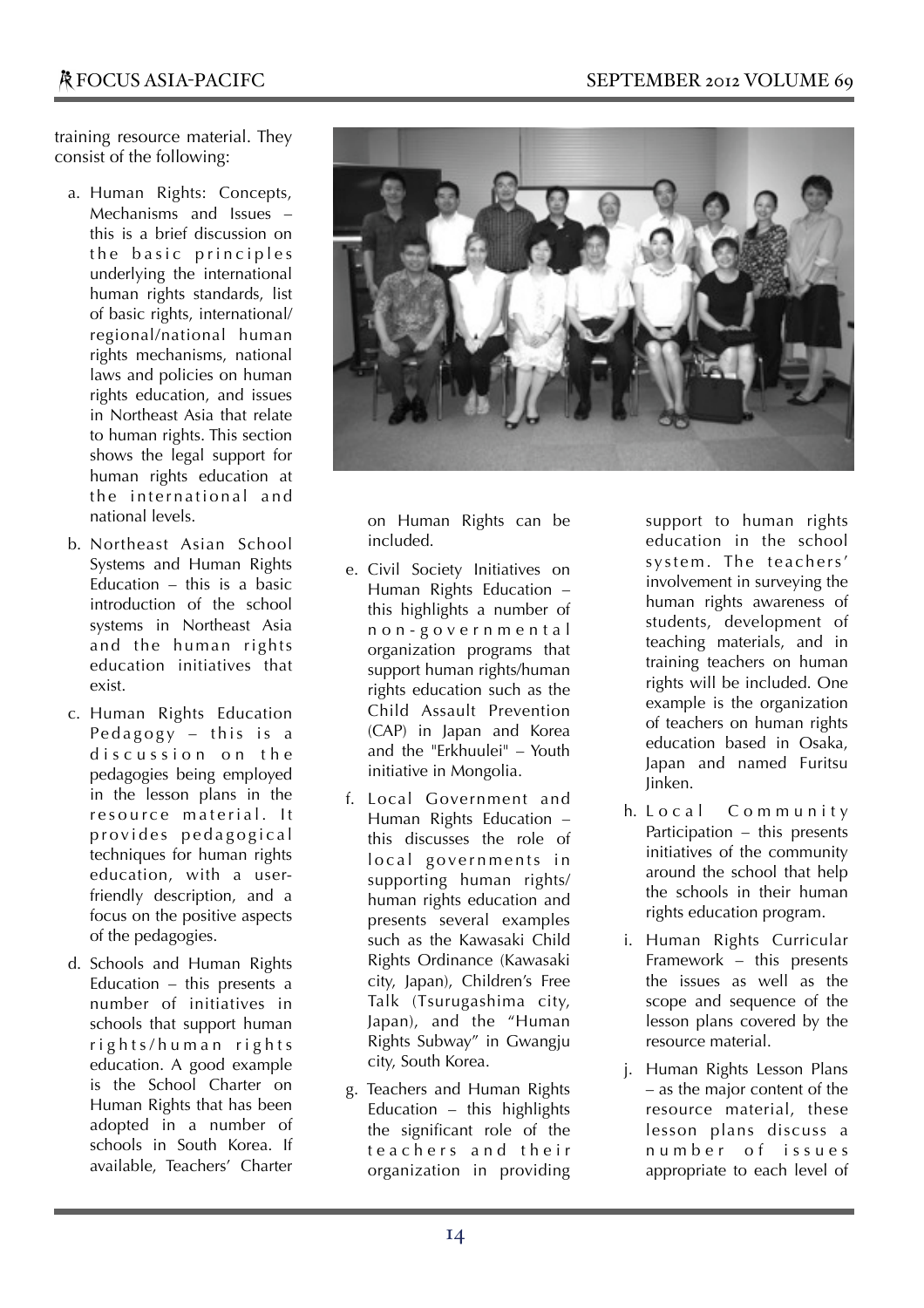school education – primary, lower secondary and upper secondary.

The training resource material will also have appendices that include basic human rights instruments (Universal Declaration of Human Rights and the Convention on the Rights of the Child) and information on where to get reference materials in Northeast Asia. Online teaching and learning materials in Northeast Asia will be included in the appendices.

The publication is expected to come out in print in March 2013, and its digital file will be made available online through the website of HURIGHTS OSAKA and possibly of other institutions.

*For further information, please contact HURIGHTS OSAKA.*

### **Endnote**

- 1 Available in pdf file at www.hurights.or.jp/english/ publication.html.
- 2 The Southeast Asia project resulted in the publication of the *Human Rights Lesson Plans for Southeast Asian Schools* in 2003 and their versions in a number of Southeast Asian languages (Bahasa Indonesia, Bahasa Melayu [courtesy of the national human rights institution in Malaysia, SUHAKAM], Khmer, and Vietnamese). The South Asia project resulted in the publication of the *South Asian Teachers and Human Rights Education - A Training Resource Material* in New Delhi in 2009. The Southeast Asian publications are all available in pdf file at www.hurights.or.jp/ english/publication.html.
- 3 The contributors include the following:
	- a. China Professor Bai Guimei, Executive Director, Research Center for Human Rights and

Humanitarian Law, Peking University and Professor Yang Songcai, Executive Director, G u a n g z h o u University Research Center for Human Rights;

- b. Hong Kong Mr. Law Yuk Kai - Director, Hong Kong Human Rights Monitor
- c. Japan Mr. Akio Hige, upper secondary school teacher
- d. Korea Ms. Arah Goh, primary school teacher
- e. Mongolia Mr. Altangerel Choijoo, Project Coordinator, National Human Rights Commission of Mongolia
- f. Taiwan Professor Mei Ying Tang, Taipei Municipal University of Education.

### **Lost in Transition**

*(Continued from page 5)*

- 2 Based upon 2010 United Nations population data for the region, and an estimate that 0.3 percent region wide may fall within the definition for being transgender. See main body of report for more detail.
- 3 Trans\* women here are birthassigned males identifying and/ or presenting as female, or (in those cultures in which it is accepted that there are more than two genders) as members of another broadly feminized gender. Trans\* men are birth-assigned females identifying and/or presenting as male or as another broadly masculinized gender.
- 4 Cisgender people identify and present in a way that is congruent with their birth-assigned sex. Cis-male refers to birth-assigned male who identifies and presents as male.
- 5 Gonado-genital surgery is 'downstairs' surgery. It can involve (in the case of a birthassigned male) removal of testicles and penis, and perhaps construction of a vagina, labia and clitoris. In the case of a birthassigned female it can involve removal of the ovaries and uterus, and perhaps surgery to create a penis.
- 6 CBO as defined here includes non-registered networks and groups, as well as more formal and/or funded organizations.
- 7 Trans\* positive here refers to practice that affirms trans\* peo-

ple's rights to their gender identities and expression, and support their ability to lead their lives with respect, equality and dignity.